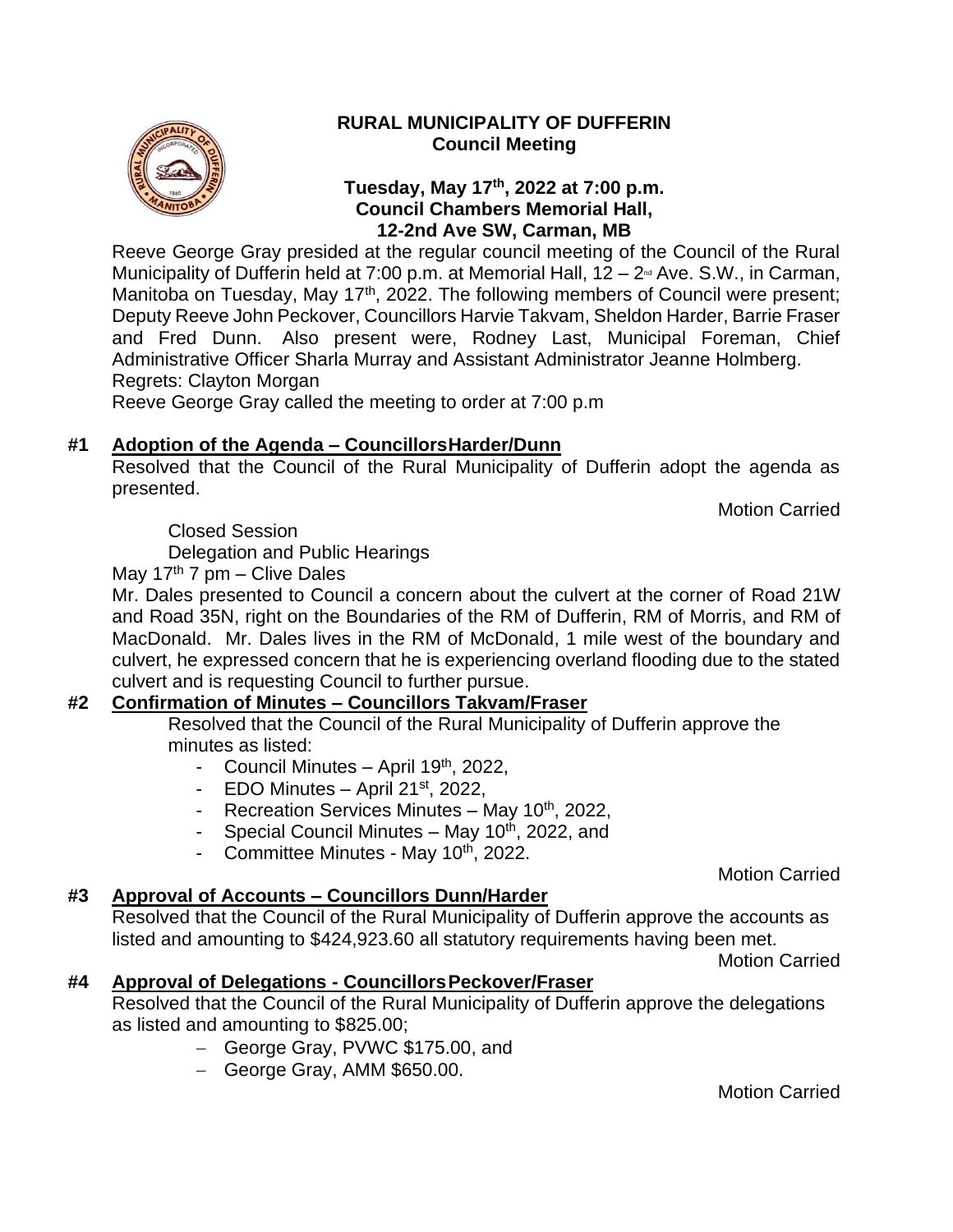## Committee Reports

#### **#5 Dufferin Municipal Asset Management Policy – Councillors Harder/Takvam** Resolved that the Council of the Rural Municipality of Dufferin approve the Dufferin

Municipal Asset Management Policy as attached.

Motion Carried

## **#6 Agreement for Payment of Tax Arrears – Councillors Takvam/Fraser** Resolved that the Council of the Rural Municipality of Dufferin approve the Agreement for Payment of Tax Arrears for Roll #115500 as attached.

Motion Carried

# **#7 Financial Statements RM of Dufferin – Councillors Peckover/Fraser**

Resolved that the Council of the Rural Municipality of Dufferin approve the April 30<sup>th</sup>, 2022 Financial Statements Rural Municipality of Dufferin as attached.

Motion Carried

Utility Report

## **#8 DAS – Sponsorship & Concession plans - Councillors Fraser/Harder**

Resolved that the Council of the Rural Municipality of Dufferin approve use of the Concession Building located within the SE ¼ 25-6-5 WPM, CT1271 be used by local not for profit organizations operating within the Town of Carman and RM of Dufferin during the Annual Carman Country Fair without any fee charged by the Dufferin Agricultural Society.

Motion Carried

Recreation - Arena update B side

By-Laws **Communications** MB Flood Reports DFA Claims Way-to-go Contractor

## Unfinished Business

A motion for Ring Road request by a Heritage Drive homeowner was tabled, a cost analysis will be brought forward for consideration in the future.

A motion for W ½ 4-7-5 WPM Surface Drainage Lehmann was tabled until surveying could be completed and reviewed for further information. Annexation - Reimer letter from Municipal Board

## New Business

A motion for SE 21-6-5 W Koster Tile Drainage Application was tabled.

A motion for Dyck N 27-7-6 WPM Tile Drainage Application was tabled.

A motion for De Rocquigny NW 33-7-7 WPM culvert request on boundary with Grey Road 42N was tabled, the landowner has pumped water from the north over the road to the section referenced. The Council feels currently that temporary pumping is a better alternative.

# **#9 Boyne Regional Library Agreement – Councillors Takvam/Peckover**

Resolved that the Council of the Rural Municipality of Dufferin approve the Boyne Regional Library Rental Agreement as attached.

Motion Carried